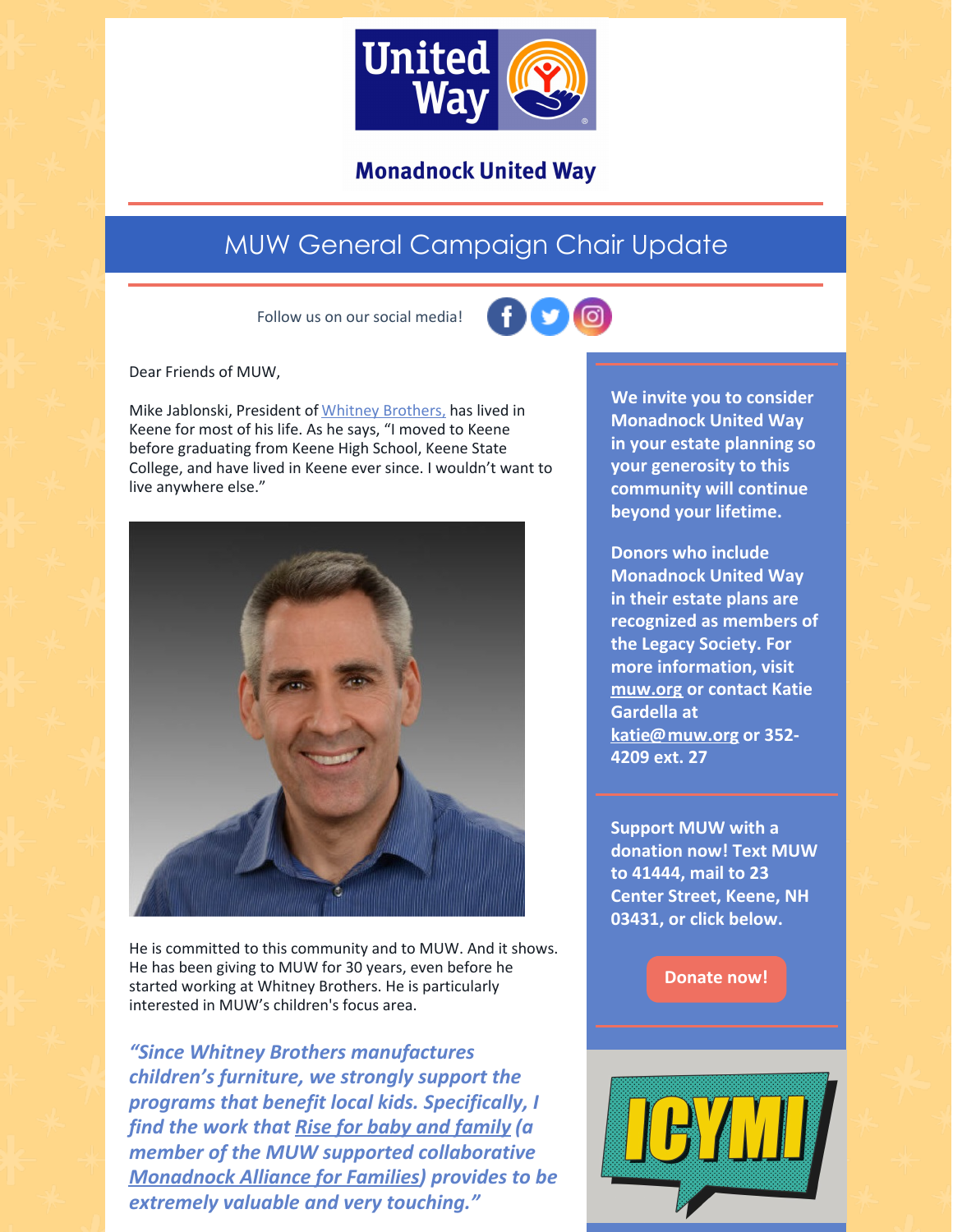Whitney Brothers has been running a workplace campaign for as long as Mike has been working there. "I take a lot of pride in seeing how generous my coworkers are in contributing to the MUW. Regardless of income level or personal circumstances Whitney Brothers employees are extremely charitable."

Asked why he has supported MUW for all these years he said "MUW funds many valuable programs and now with the current demand for social services due to COVID, they are even more important."

We are grateful for your support, Mike, for the support of your colleagues at Whitney Brothers, and to all our workplace campaigns. United, we can do amazing things!

Sincerely,

Danya Landis, Karen Peterson, Beth Wood General Campaign Co-Chairs, Stronger Together Annual Campaign

You are now able to look up past issues of this newsletter!

Click [here](https://www.muw.org/news/newsletters) to see prior issues.

## **PLEASE NOTE:**

With the importance of social distancing, we are limiting the number of hours that our staff come into the office to process gifts received via US Mail. We are asking donors to use our safe, secure [donation](https://app.mobilecause.com/f/1x8m/n?reset=1&%253Bid=1&vid=jxr2e) portal whenever possible. However, we gratefully accept checks from anyone who prefers to donate in that manner and we will ensure that they are processed in a timely manner.

*Thank you to our Sponsors!*



**ETHE KEENE SENTINEL**